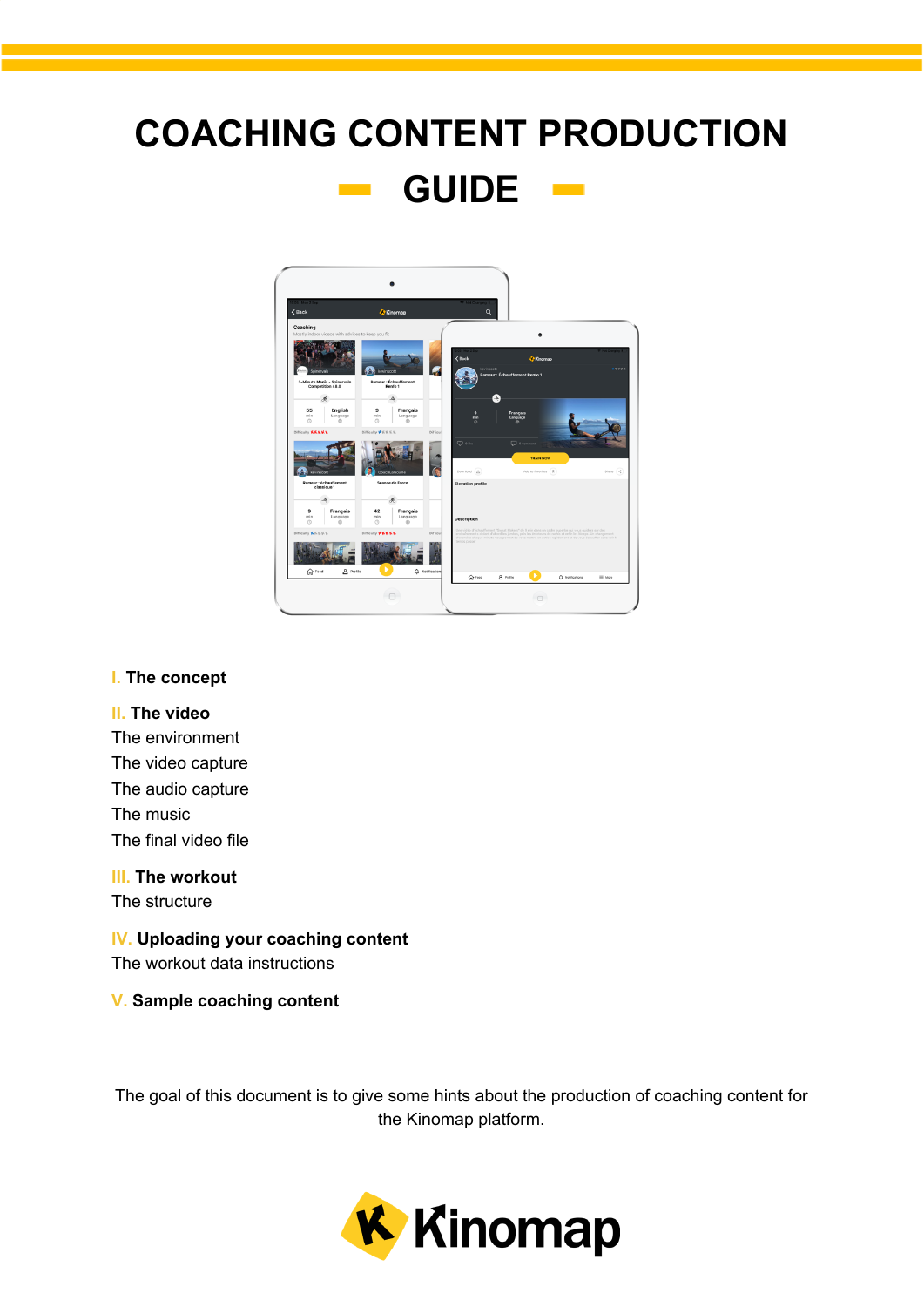# <span id="page-1-0"></span>I. The concept

The idea behind coaching content is to leverage the Kinomap platform to provide user-generated coaching videos that work on a large variety of fitness equipment.

Instead of a GPS track to follow during the workout, the end user will get resistance information decided by the video maker, along with instructions on cadence or speed.

All these videos are played at the original framerate: they are time-based, allowing non-altered audio and video playback.

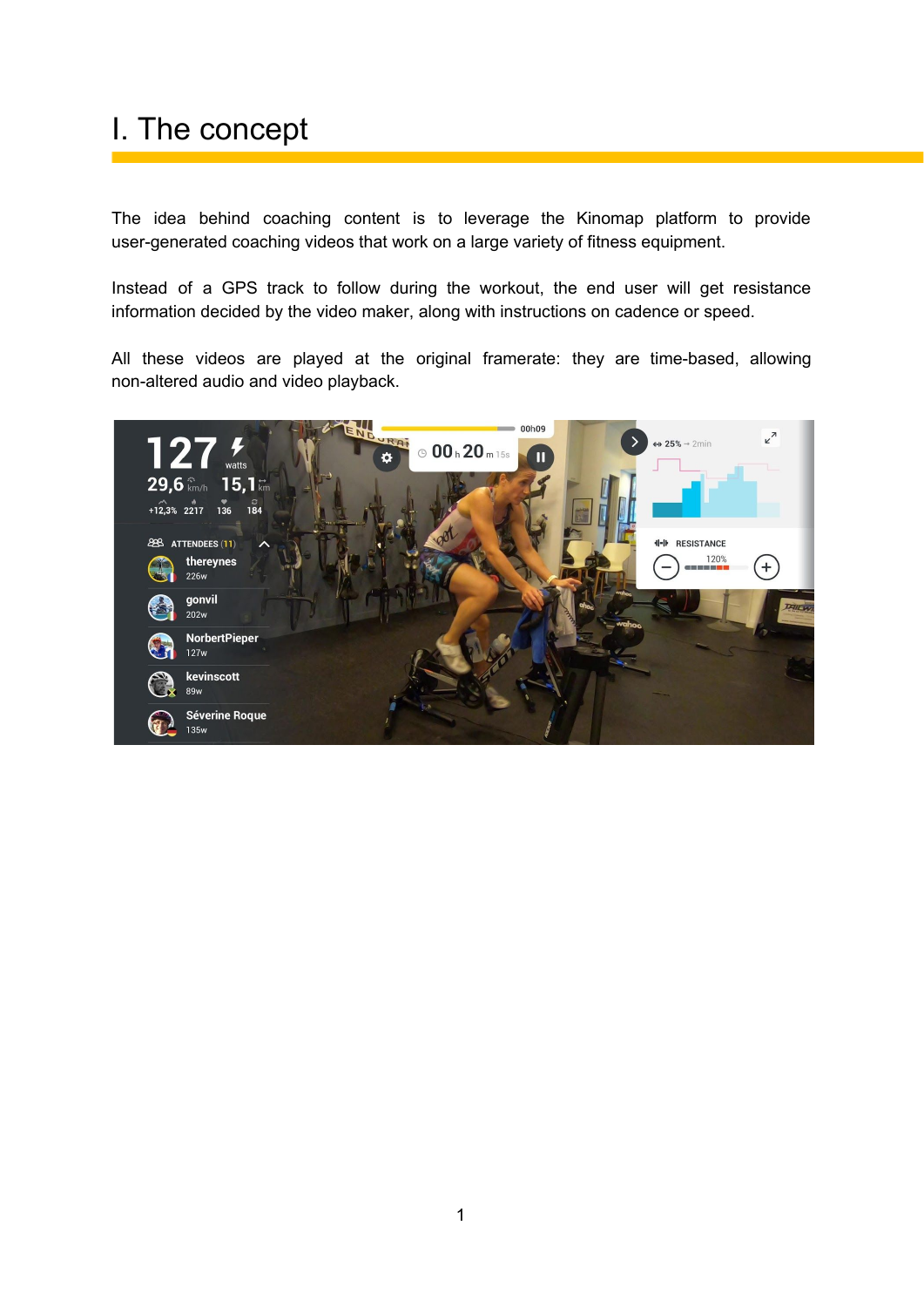## <span id="page-2-0"></span>II. The video

Any video can work: the only limit is your creativity! To improve your coaching videos here are some helpful tips:

### <span id="page-2-1"></span>The environment

The location where the capture is done is very important because it will give an instant identity to your content. If you found a nice spot: keep it, as any Youtuber would do.

Also:

- this location can most probably be indoor, but can also be outside
- luminosity is the key to produce nice videos
- make sure the shadows are not important
- avoid having direct light/sun in your eyes to have better eye contact with the camera

#### <span id="page-2-2"></span>The video capture

One camera should be enough. Even a smartphone.

Also:

- use a tripod to have a steady video, without requiring assistance
- it can be very convenient to get a video feedback screen while recording, to check that everything is ok
- you can add a 2nd camera, use travelling and more. But bear in mind that you'll need to mix them later on, creating additional work
- locate the camera at a location where the movements you describe can be seen by the viewer: complete front facing is not always the best location. The three-quarter view is most of the time a good compromise



- make sure that your camera is fully charged, or plugged to a power outlet
- make sure the memory can handle the length of your footage
- make a few tests with the settings of your camera, testing the different view angles, especially no need to activate the stabilization settings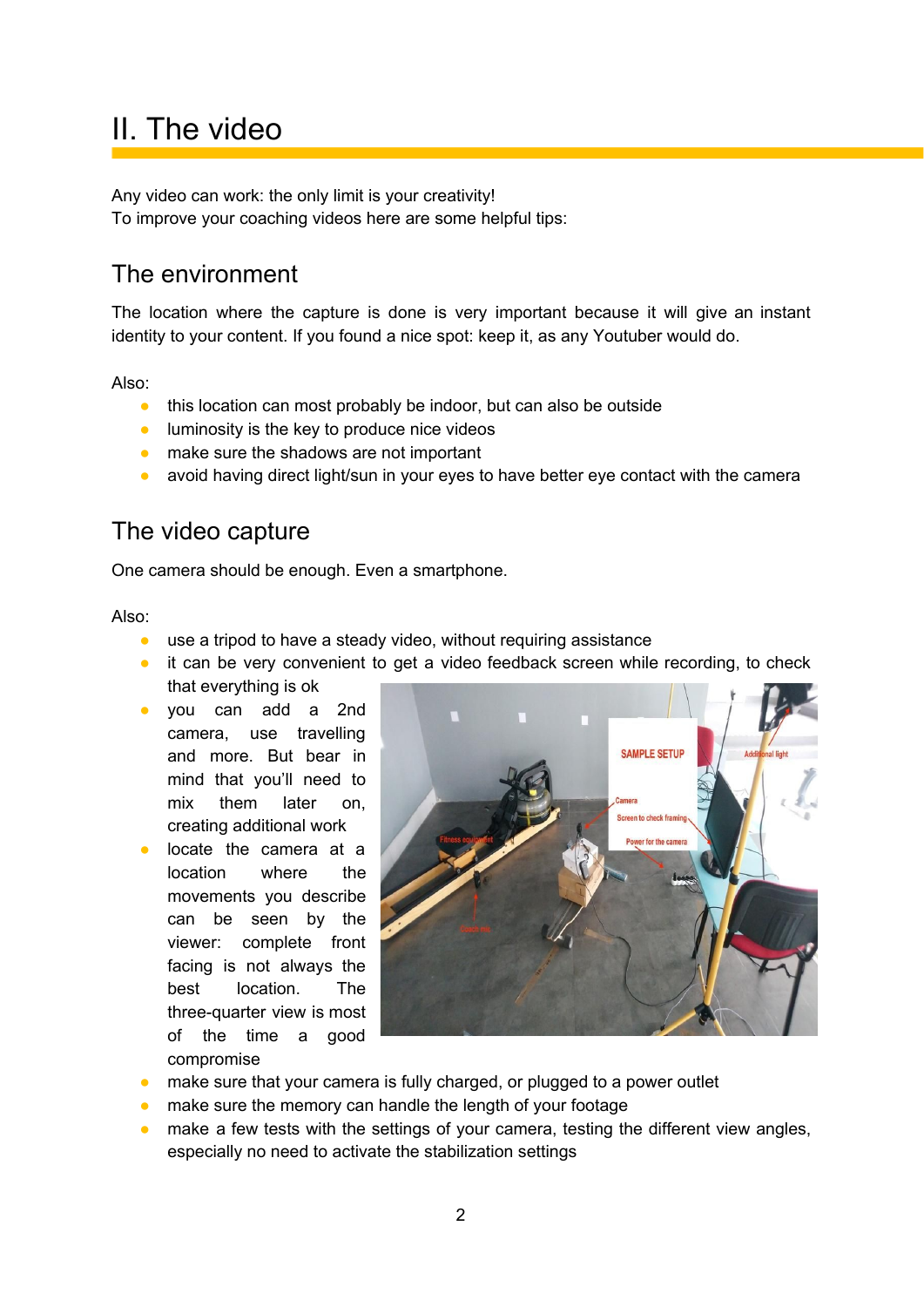• make sure that you leave enough space on the edges so that the coach is always visible when integrated in the app interface

### <span id="page-3-0"></span>The audio capture

- On a bike or elliptical, the audio from the camera could work – but will not be great.
- On a treadmill or rowing machine, you have to use a dedicated microphone to record your voice close to your mouth.

Many setups can be used for this, but from our experience we recommend:

- The [RodeLink](https://www.amazon.com/dp/B00TV90DX0/ref=cm_sw_em_r_mt_dp_U_sEI.CbS1H055R) wireless system from RODE Plug it directly to a GoPro camera with this [adapter](https://fr.shop.gopro.com/EMEA/accessories-2/pro-3.5mm-mic-adapter/AAMIC-001.html) and you have a perfect setup with crystal clear video and sound (use 0db for TX -> -20db for RX to get the most clear sound).
- Another option is the most [cost-effective](https://www.bhphotovideo.com/c/product/1471382-REG/rode_wireless_go_compact_wireless.html) [Rodelink](https://www.bhphotovideo.com/c/product/1471382-REG/rode_wireless_go_compact_wireless.html) Go. Either with the embedded mic or with this **[particularly](https://www.bhphotovideo.com/c/product/971303-REG/microphone_madness_mm_lapel_2_lapel_style_uni_directional.html) good lavalier**.



### <span id="page-3-1"></span>The Music

On top of the instructions you gave during the workout, you can add music over the workout to improve the experience. Make sure you use free to use in commercial projects music, or that you have the rights to use it.

Kinomap settled an agreement with the platform [JAMENDO,](https://licensing.jamendo.com/en/catalog) allowing anyone willing to create exclusive content for Kinomap, either coaching or gps videos, to integrate WAV/MP3 files available on this platform. 200 000 tracks as of today.

Please fill-in the form [available](https://docs.google.com/document/d/16r9DnzG9Lwv-Igy_3YmVTM5hRkOtsnHieyhRnuUCJYs/edit?usp=sharing) here and send it to [content@kinomap.com](mailto:content@kinomap.com) to receive the credentials for the platform.

#### <span id="page-3-2"></span>The final video file

The final video file can be any classic video file: MP4, MOV, AVI, etc.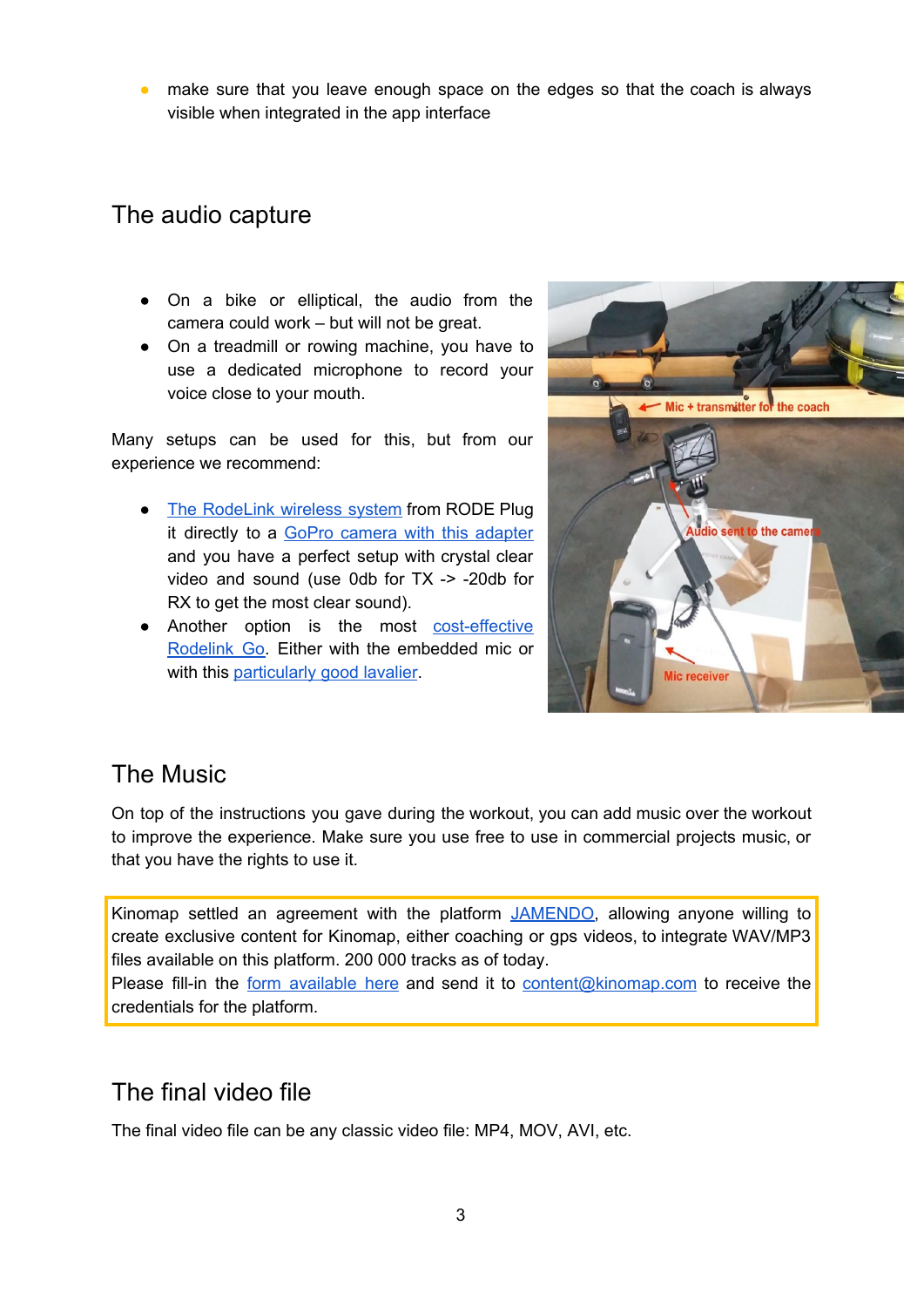## <span id="page-4-0"></span>III. The workout

### <span id="page-4-1"></span>The structure

Kinomap handles resistance-based workouts for all kind of machine, with possible indications on cadence (exercise bike, home-trainer, elliptical, rowing machine) or speed (treadmill).

During the exercise, it is recommended to have at least 3 phases:

- warm-up
- active
- cool-down

And you can also alternate with sections of:

- **•** recovery
- muscle strengthening
- stretching

You can give information to end-users about the level of resistance they will feel during the workout. Try to express it in a generic way, like "Ok, let's train now at 25% of the resistance".

Of course, end users can alter the value of resistance received by their machine, up or down, using the + and - button on the top right corner of the training screen.

You can also decide to keep the resistance constant during the workout and give other instructions like "Increase your cadence": those won't be automatically checked by the app though.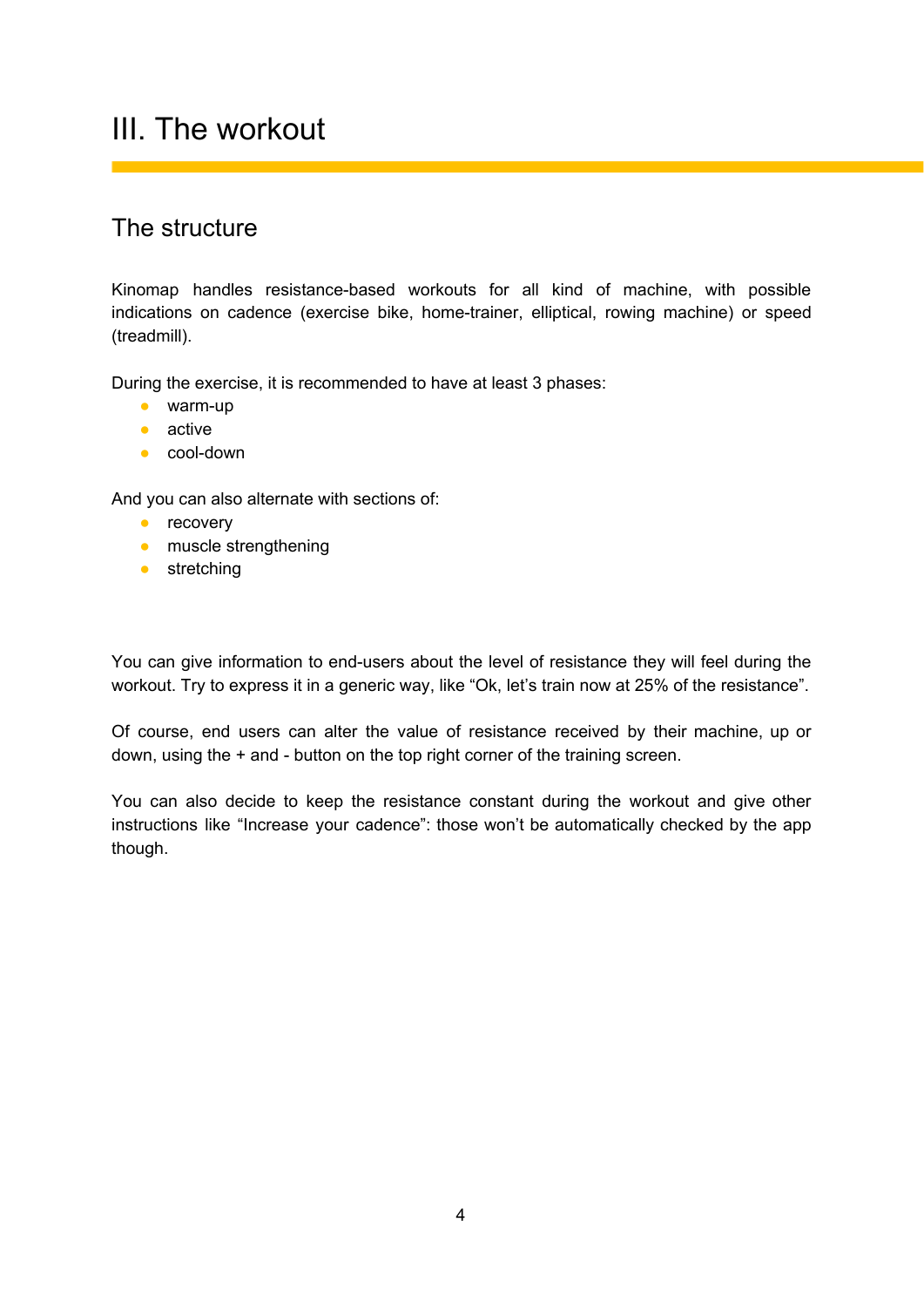# IV. Uploading your coaching content

- Visit <https://videos.kinomap.com/en/upload>
- Drag and drop your video file and skip to the description fields
- Fill in the fields:
	- Name of your coaching video
	- Machine on which it should be used
	- Description including where you got the audio rights to avoid any copyrights issues
	- the recommended mode is always **Discovery** for coaching videos
	- the audio should most probably be forced
	- the language used if the coach is speaking or if there are captions in the videos
- Start the upload

| Title*                                                                                                                                                                       |   |                       | Equipment*                                           |                                           |                                                                                                                                                |
|------------------------------------------------------------------------------------------------------------------------------------------------------------------------------|---|-----------------------|------------------------------------------------------|-------------------------------------------|------------------------------------------------------------------------------------------------------------------------------------------------|
| GH010252                                                                                                                                                                     |   |                       | Select an equipment                                  |                                           | Start upload                                                                                                                                   |
|                                                                                                                                                                              |   |                       | Please choose the equipment used to record the video |                                           |                                                                                                                                                |
| Description                                                                                                                                                                  |   |                       |                                                      |                                           |                                                                                                                                                |
| Please add the audio source used in the video below your description                                                                                                         |   |                       |                                                      |                                           |                                                                                                                                                |
|                                                                                                                                                                              |   |                       |                                                      |                                           |                                                                                                                                                |
| Recommended mode * ®                                                                                                                                                         |   | Recommended audio * ® |                                                      | Hardware used ®                           |                                                                                                                                                |
| Discovery                                                                                                                                                                    | ٠ | Force sound           | ٠                                                    | To know more about your hardware used to  |                                                                                                                                                |
| Video language                                                                                                                                                               |   |                       |                                                      |                                           |                                                                                                                                                |
| Not applicable<br>يښتو - Afghanistan<br>Åland Islands - svenska<br>Albania - Shqip<br>العرسة - Algeria<br>American Samoa - English<br>Andorra - català<br>Angola - Português |   |                       | <b>O</b> Convert Full HD                             | Share your videos in a few clicks!        |                                                                                                                                                |
| Anguilla - English<br>Antarctica - English<br>Antiqua and Barbuda - English<br>Argentina - Español<br>Armenia - Հայերեն                                                      |   |                       |                                                      | <b>O</b> How to record a geolocated video |                                                                                                                                                |
| Aruba - Nederlands<br>Australia - English<br>Austria - Deutsch<br>Azerbaijan - azərbaycan dili<br>Bahamas - English                                                          |   |                       |                                                      |                                           | Wide angle                                                                                                                                     |
| العربية - Bahrain<br>Bangladesh - বাংলা                                                                                                                                      |   |                       |                                                      |                                           | Using a wide angle lens (170° and more) will catch all the details on each side of the road. That's what we call a POV:<br>Point of View video |

<span id="page-5-0"></span>A few minutes or hours later – depending on your internet bandwidth – your video will be available to add workout data.

#### The workout data instructions

Once the video is integrated, you will receive an email: it's time to add your workout data. Just play the video and add cue points at each change of resistance, or cadence (speed on treadmill), or phase. You should add a first point at 00:00. the last point is already there. Don't forget to SAVE with the button. You can also update the thumbnail of the video on this screen.